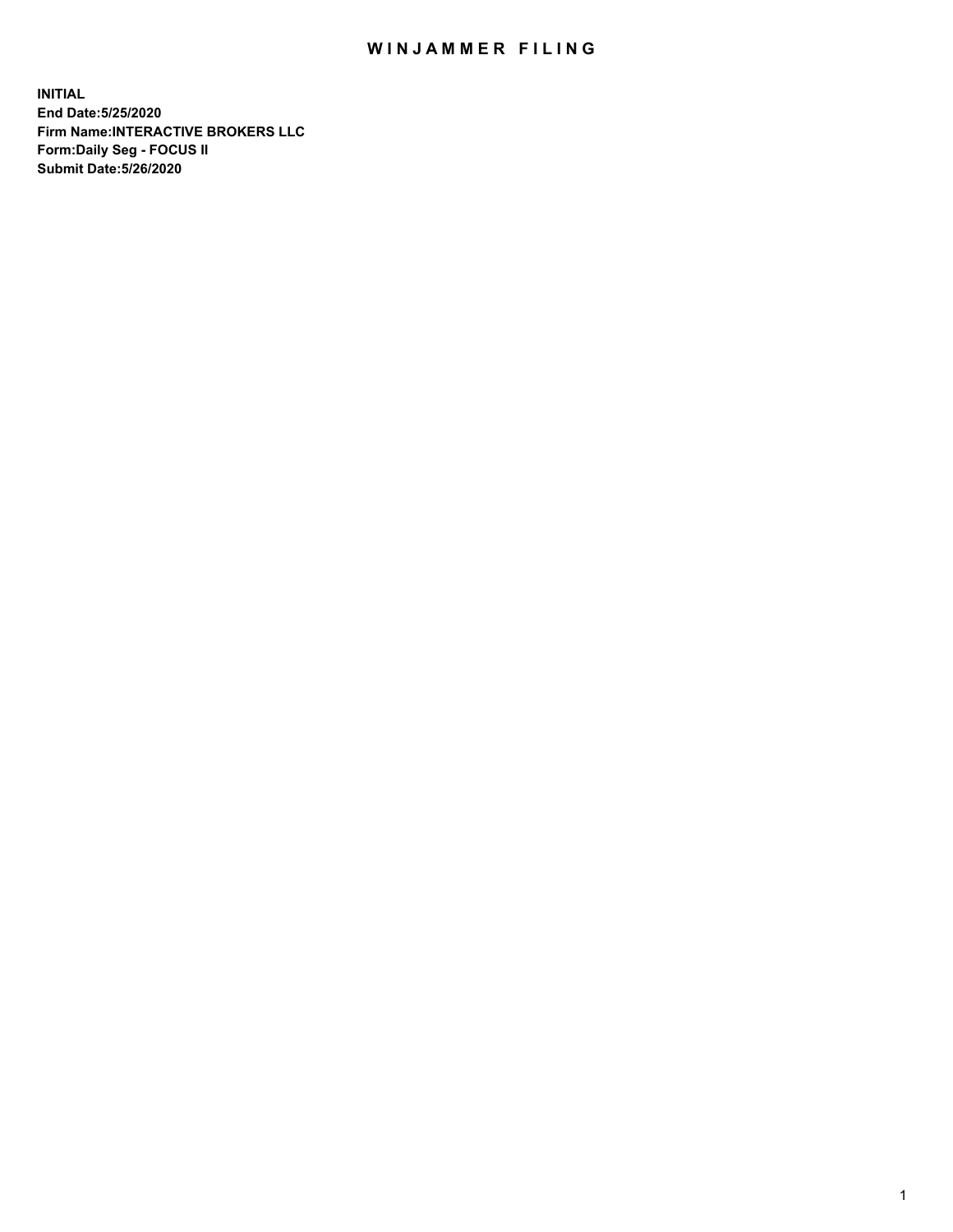**INITIAL End Date:5/25/2020 Firm Name:INTERACTIVE BROKERS LLC Form:Daily Seg - FOCUS II Submit Date:5/26/2020 Daily Segregation - Cover Page**

| Name of Company                                                                                                                                                                                                                                                                                                               | <b>INTERACTIVE BROKERS LLC</b>                                                   |
|-------------------------------------------------------------------------------------------------------------------------------------------------------------------------------------------------------------------------------------------------------------------------------------------------------------------------------|----------------------------------------------------------------------------------|
| <b>Contact Name</b>                                                                                                                                                                                                                                                                                                           | James Menicucci                                                                  |
| <b>Contact Phone Number</b>                                                                                                                                                                                                                                                                                                   | 203-618-8085                                                                     |
| <b>Contact Email Address</b>                                                                                                                                                                                                                                                                                                  | jmenicucci@interactivebrokers.c<br>om                                            |
| FCM's Customer Segregated Funds Residual Interest Target (choose one):<br>a. Minimum dollar amount: ; or<br>b. Minimum percentage of customer segregated funds required:% ; or<br>c. Dollar amount range between: and; or<br>d. Percentage range of customer segregated funds required between:% and%.                        | <u>0</u><br>$\overline{\mathbf{0}}$<br>155,000,000 245,000,000<br>0 <sub>0</sub> |
| FCM's Customer Secured Amount Funds Residual Interest Target (choose one):<br>a. Minimum dollar amount: ; or<br>b. Minimum percentage of customer secured funds required:%; or<br>c. Dollar amount range between: and; or<br>d. Percentage range of customer secured funds required between:% and%.                           | <u>0</u><br>$\overline{\mathbf{0}}$<br>80,000,000 120,000,000<br>0 <sub>0</sub>  |
| FCM's Cleared Swaps Customer Collateral Residual Interest Target (choose one):<br>a. Minimum dollar amount: ; or<br>b. Minimum percentage of cleared swaps customer collateral required:%; or<br>c. Dollar amount range between: and; or<br>d. Percentage range of cleared swaps customer collateral required between:% and%. | <u>0</u><br>$\underline{\mathbf{0}}$<br>0 <sub>0</sub><br>0 <sub>0</sub>         |

Attach supporting documents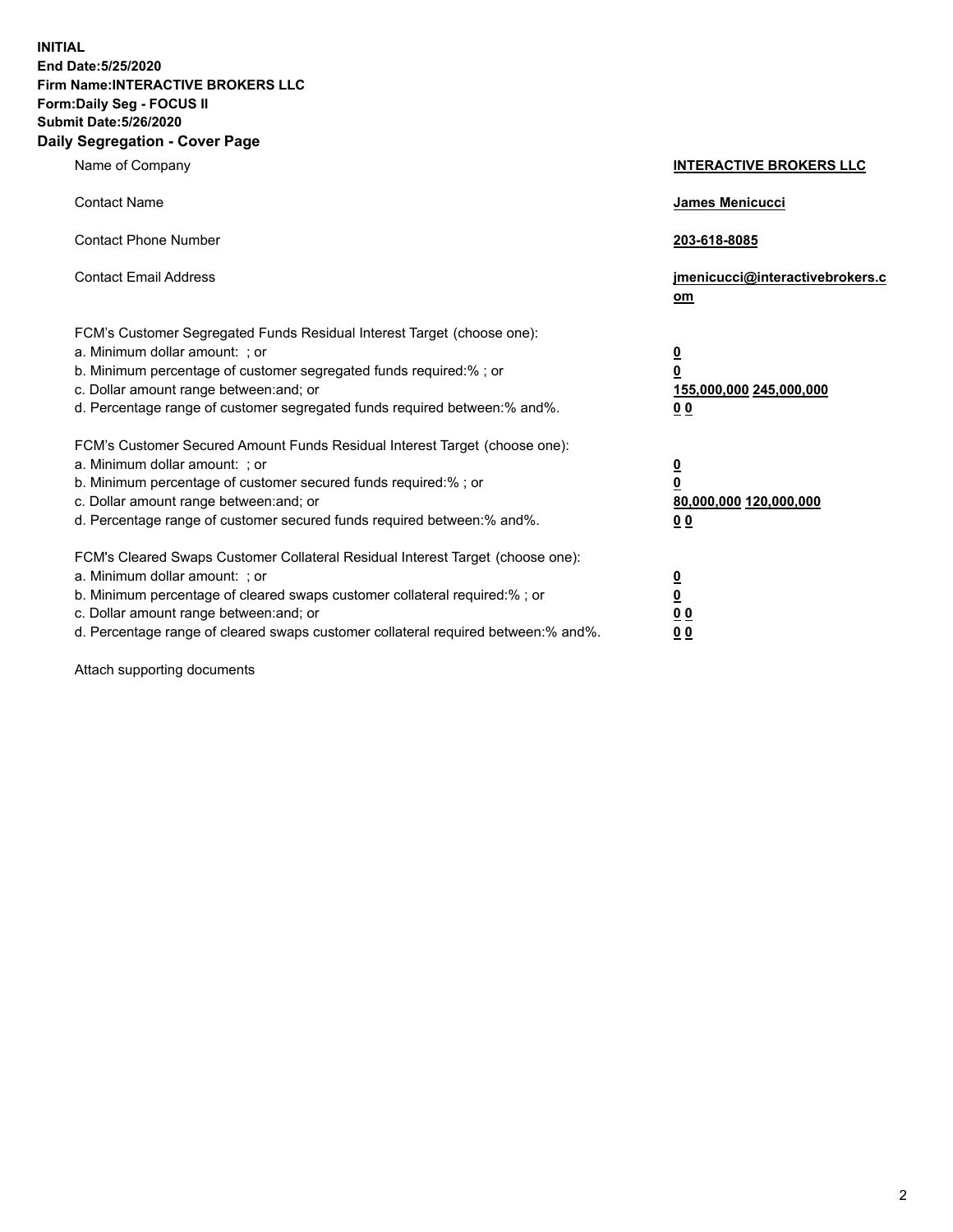**INITIAL End Date:5/25/2020 Firm Name:INTERACTIVE BROKERS LLC Form:Daily Seg - FOCUS II Submit Date:5/26/2020 Daily Segregation - Secured Amounts**

|     | Foreign Futures and Foreign Options Secured Amounts                                                        |                                                        |
|-----|------------------------------------------------------------------------------------------------------------|--------------------------------------------------------|
|     | Amount required to be set aside pursuant to law, rule or regulation of a foreign                           | $0$ [7305]                                             |
|     | government or a rule of a self-regulatory organization authorized thereunder                               |                                                        |
| 1.  | Net ledger balance - Foreign Futures and Foreign Option Trading - All Customers                            |                                                        |
|     | A. Cash                                                                                                    | 573,194,906 [7315]                                     |
|     | B. Securities (at market)                                                                                  | $0$ [7317]                                             |
| 2.  | Net unrealized profit (loss) in open futures contracts traded on a foreign board of trade                  | 1,799,828 [7325]                                       |
| 3.  | Exchange traded options                                                                                    |                                                        |
|     | a. Market value of open option contracts purchased on a foreign board of trade                             | 120,944 [7335]                                         |
|     | b. Market value of open contracts granted (sold) on a foreign board of trade                               | -169,387 [7337]                                        |
| 4.  | Net equity (deficit) (add lines 1. 2. and 3.)                                                              | 574,946,291 [7345]                                     |
| 5.  | Account liquidating to a deficit and account with a debit balances - gross amount                          | 4,081 [7351]                                           |
|     | Less: amount offset by customer owned securities                                                           | 0 [7352] 4,081 [7354]                                  |
| 6.  | Amount required to be set aside as the secured amount - Net Liquidating Equity                             | 574,950,372 [7355]                                     |
|     | Method (add lines 4 and 5)                                                                                 |                                                        |
| 7.  | Greater of amount required to be set aside pursuant to foreign jurisdiction (above) or line                | 574,950,372 [7360]                                     |
|     | 6.                                                                                                         |                                                        |
|     | FUNDS DEPOSITED IN SEPARATE REGULATION 30.7 ACCOUNTS                                                       |                                                        |
| 1.  | Cash in banks                                                                                              |                                                        |
|     | A. Banks located in the United States                                                                      | 65,356,456 [7500]                                      |
|     | B. Other banks qualified under Regulation 30.7                                                             | 0 [7520] 65,356,456 [7530]                             |
| 2.  | Securities                                                                                                 |                                                        |
|     | A. In safekeeping with banks located in the United States                                                  | 479,856,400 [7540]                                     |
|     | B. In safekeeping with other banks qualified under Regulation 30.7                                         | 0 [7560] 479,856,400 [7570]                            |
| 3.  | Equities with registered futures commission merchants                                                      |                                                        |
|     | A. Cash                                                                                                    | $0$ [7580]                                             |
|     | <b>B.</b> Securities                                                                                       | $0$ [7590]                                             |
|     | C. Unrealized gain (loss) on open futures contracts                                                        | $0$ [7600]                                             |
|     | D. Value of long option contracts                                                                          | $0$ [7610]                                             |
|     | E. Value of short option contracts                                                                         | 0 [7615] 0 [7620]                                      |
| 4.  | Amounts held by clearing organizations of foreign boards of trade                                          |                                                        |
|     | A. Cash                                                                                                    | $Q$ [7640]                                             |
|     | <b>B.</b> Securities                                                                                       | $0$ [7650]                                             |
|     | C. Amount due to (from) clearing organization - daily variation                                            | $0$ [7660]                                             |
|     | D. Value of long option contracts                                                                          | $0$ [7670]                                             |
|     | E. Value of short option contracts                                                                         | 0 [7675] 0 [7680]                                      |
| 5.  | Amounts held by members of foreign boards of trade                                                         |                                                        |
|     | A. Cash                                                                                                    | 150,189,224 [7700]                                     |
|     | <b>B.</b> Securities                                                                                       | $0$ [7710]                                             |
|     | C. Unrealized gain (loss) on open futures contracts                                                        | 1,183,544 [7720]                                       |
|     | D. Value of long option contracts                                                                          | 120,944 [7730]                                         |
|     | E. Value of short option contracts                                                                         | <mark>-169,387</mark> [7735] <b>151,324,325</b> [7740] |
| 6.  | Amounts with other depositories designated by a foreign board of trade                                     | $0$ [7760]                                             |
| 7.  | Segregated funds on hand                                                                                   | $0$ [7765]                                             |
| 8.  | Total funds in separate section 30.7 accounts                                                              | 696,537,181 [7770]                                     |
| 9.  | Excess (deficiency) Set Aside for Secured Amount (subtract line 7 Secured Statement<br>Page 1 from Line 8) | 121,586,809 [7380]                                     |
| 10. | Management Target Amount for Excess funds in separate section 30.7 accounts                                | 80,000,000 [7780]                                      |
| 11. | Excess (deficiency) funds in separate 30.7 accounts over (under) Management Target                         | 41,586,809 [7785]                                      |
|     |                                                                                                            |                                                        |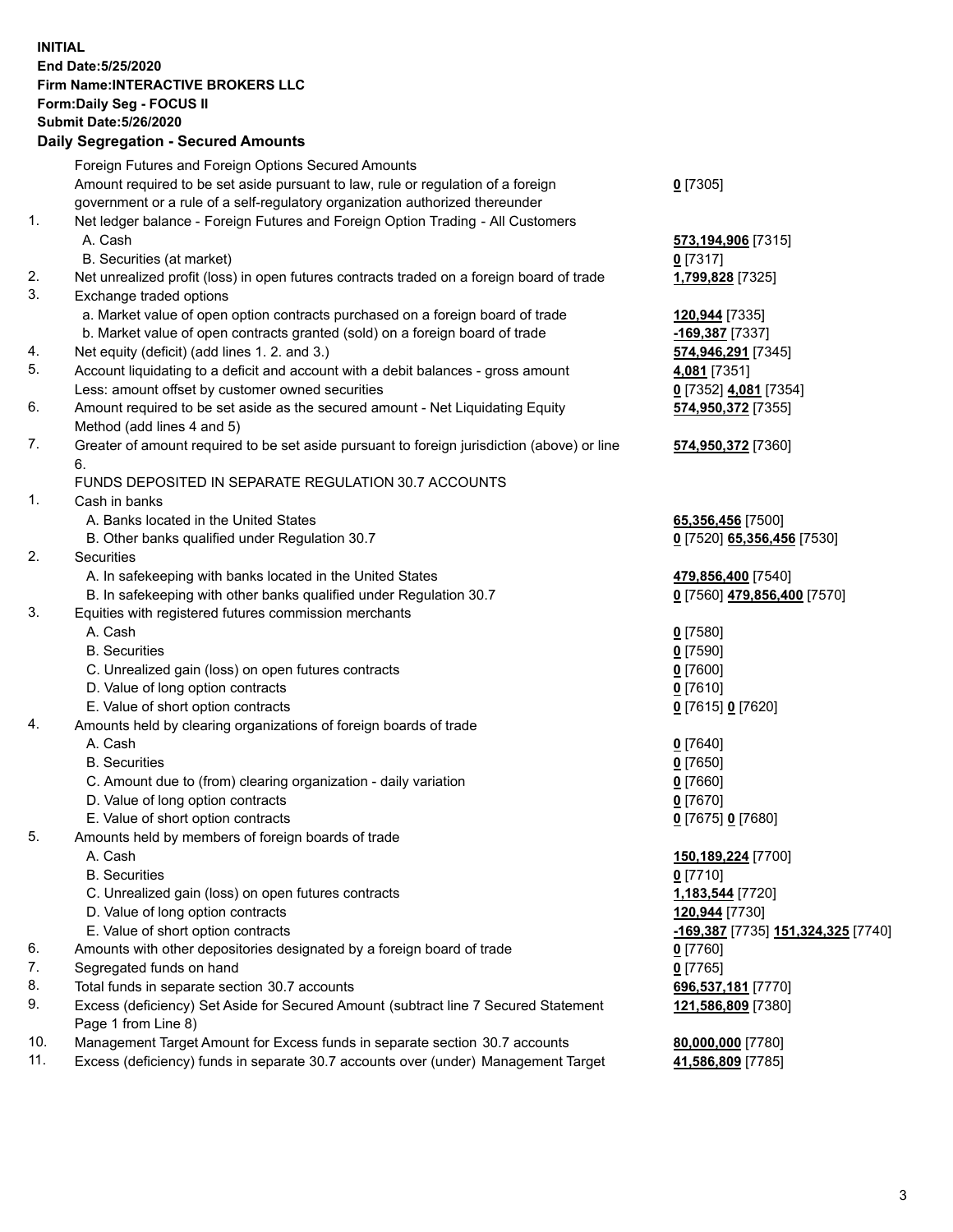**INITIAL End Date:5/25/2020 Firm Name:INTERACTIVE BROKERS LLC Form:Daily Seg - FOCUS II Submit Date:5/26/2020 Daily Segregation - Segregation Statement** SEGREGATION REQUIREMENTS(Section 4d(2) of the CEAct) 1. Net ledger balance A. Cash **5,596,986,726** [7010] B. Securities (at market) **0** [7020] 2. Net unrealized profit (loss) in open futures contracts traded on a contract market **-109,297,348** [7030] 3. Exchange traded options A. Add market value of open option contracts purchased on a contract market **322,309,076** [7032] B. Deduct market value of open option contracts granted (sold) on a contract market **-284,619,120** [7033] 4. Net equity (deficit) (add lines 1, 2 and 3) **5,525,379,334** [7040] 5. Accounts liquidating to a deficit and accounts with debit balances - gross amount **18,653,112** [7045] Less: amount offset by customer securities **0** [7047] **18,653,112** [7050] 6. Amount required to be segregated (add lines 4 and 5) **5,544,032,446** [7060] FUNDS IN SEGREGATED ACCOUNTS 7. Deposited in segregated funds bank accounts A. Cash **1,279,054,192** [7070] B. Securities representing investments of customers' funds (at market) **2,473,837,900** [7080] C. Securities held for particular customers or option customers in lieu of cash (at market) **0** [7090] 8. Margins on deposit with derivatives clearing organizations of contract markets A. Cash **505,488,587** [7100] B. Securities representing investments of customers' funds (at market) **1,519,381,801** [7110] C. Securities held for particular customers or option customers in lieu of cash (at market) **0** [7120] 9. Net settlement from (to) derivatives clearing organizations of contract markets **-25,210,443** [7130] 10. Exchange traded options A. Value of open long option contracts **322,206,078** [7132] B. Value of open short option contracts **-284,787,657** [7133] 11. Net equities with other FCMs A. Net liquidating equity **0** [7140] B. Securities representing investments of customers' funds (at market) **0** [7160] C. Securities held for particular customers or option customers in lieu of cash (at market) **0** [7170] 12. Segregated funds on hand **0** [7150] 13. Total amount in segregation (add lines 7 through 12) **5,789,970,458** [7180] 14. Excess (deficiency) funds in segregation (subtract line 6 from line 13) **245,938,012** [7190] 15. Management Target Amount for Excess funds in segregation **155,000,000** [7194] 16. Excess (deficiency) funds in segregation over (under) Management Target Amount **90,938,012** [7198]

Excess